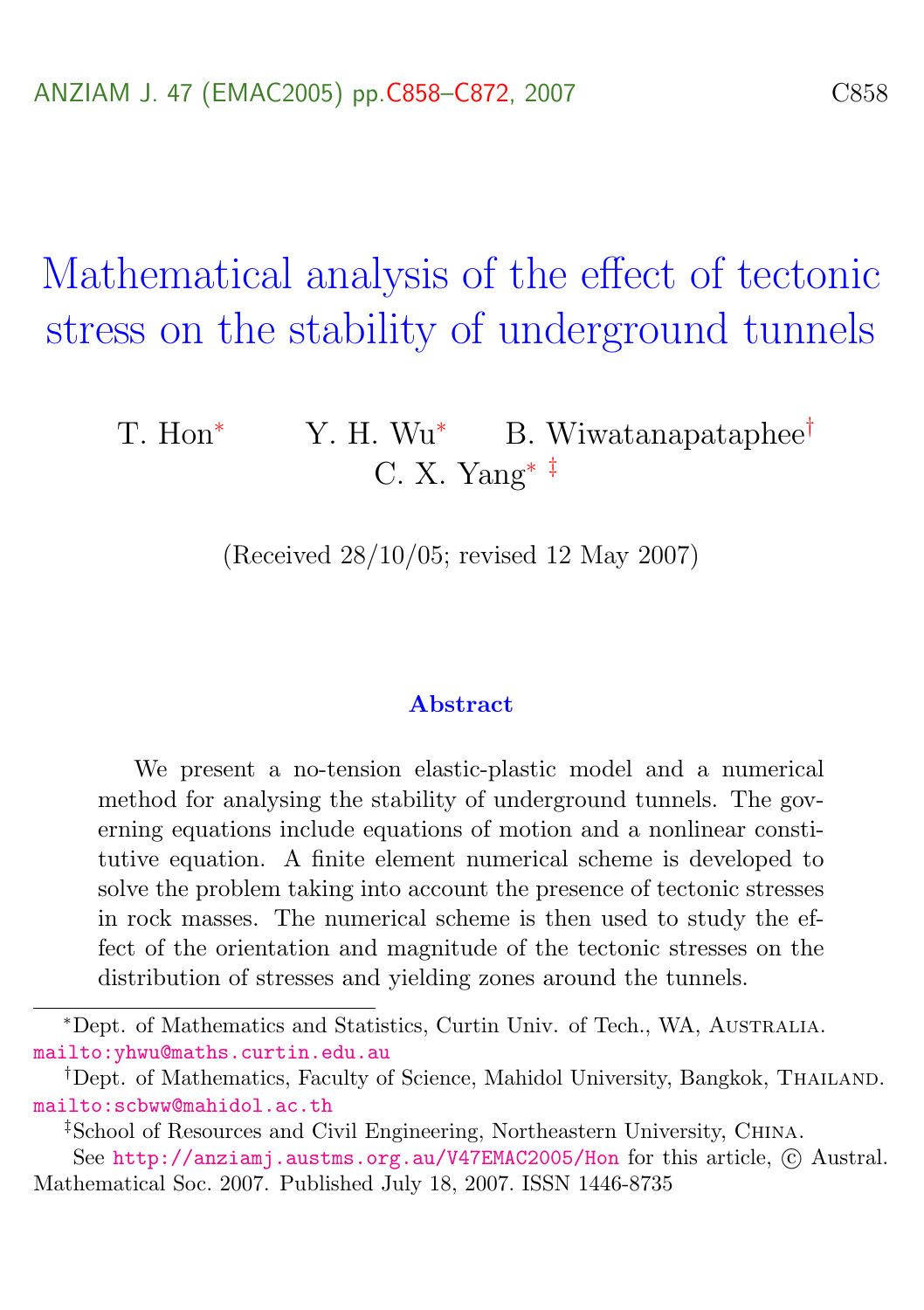### <span id="page-1-1"></span>Contents C859

## **Contents**

|                   | 1 Introduction                              | C859        |
|-------------------|---------------------------------------------|-------------|
|                   | 2 Constitutive Equations                    | <b>C860</b> |
| $3 -$             | Boundary value problem and numerical scheme | <b>C863</b> |
|                   | 4 Numerical investigation                   | <b>C864</b> |
|                   | 5 Conclusions                               | <b>C870</b> |
| <b>References</b> |                                             | C871        |

## <span id="page-1-0"></span>1 Introduction

For the safety and efficiency of mining operations, it is important to analyse the behaviour of rock masses around underground tunnels and slopes during mining operations, and to recommend required course of actions based on the predictions. The course of actions may involve the installation of specified support systems and the adoption of a particular excavation sequence.

Over the last few decades, great effort has been made worldwide to construct proper mathematical models to study the stability of underground tunnels under various geo-mechanical and operational conditions. Various numerical methods such as the finite element method, the boundary element method and the limit equilibrium method have been widely used to simulate the behaviour of rock masses around underground tunnels during mining operations [\[1,](#page-13-1) [3,](#page-13-2) [5,](#page-13-3) [7,](#page-13-4) [8,](#page-13-5) [9,](#page-14-0) [10,](#page-14-1) [11,](#page-14-2) [12,](#page-14-3) [14\]](#page-14-4). As rock mass is one of the most complex engineering materials and the stability of mine structures are generally determined by many factors, predictions of the stability of mine structures such as underground tunnels are extremely complicated. To pro-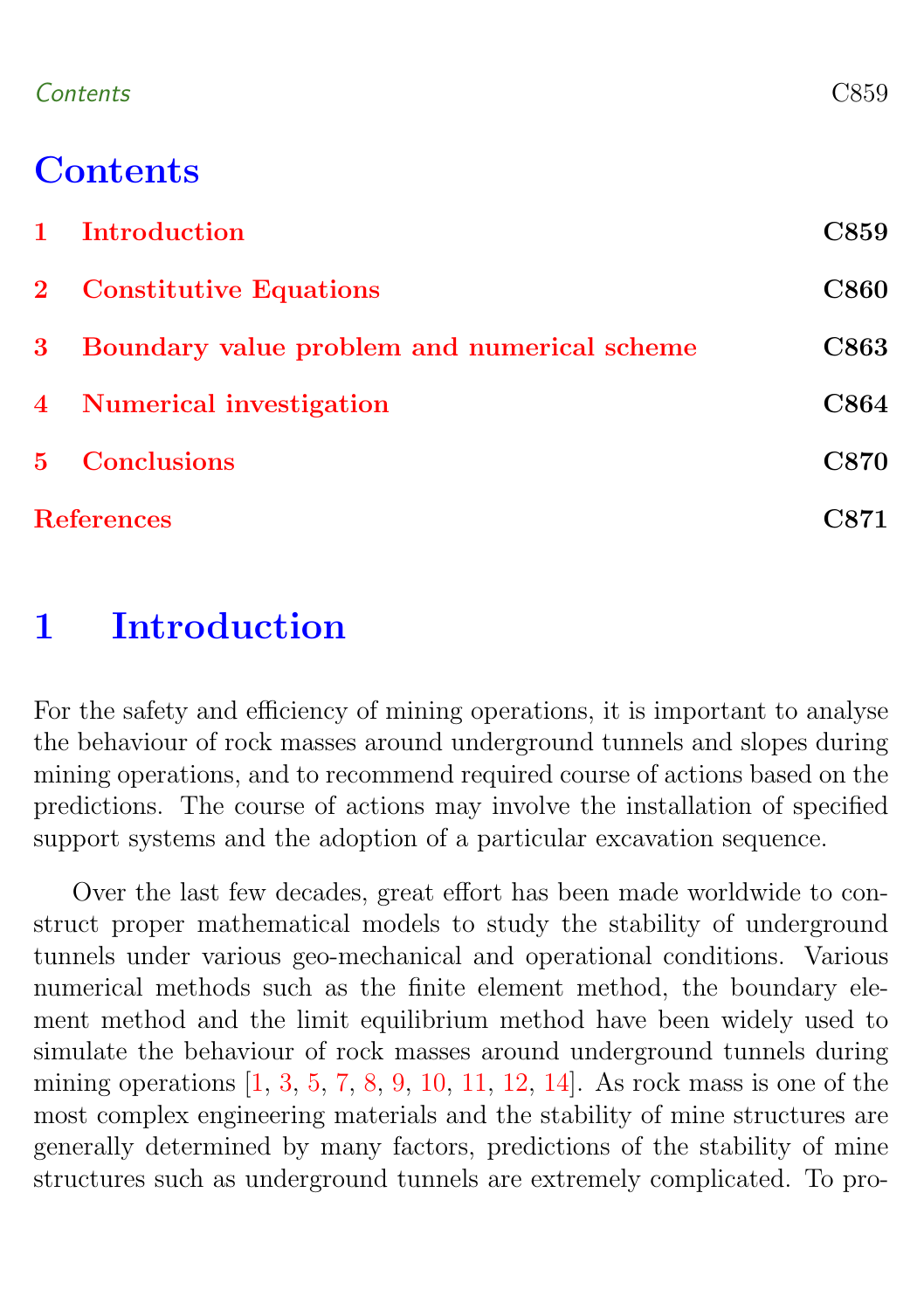#### <span id="page-2-1"></span>2 Constitutive Equations C860

duce accurate predictions for a particular case, it is essential to construct a proper constitutive model for the rock mass and take into account all geomechanical conditions such as the orientation and magnitude of tectonic stresses.

In Western Australia, intact rock materials in most mines are fairly strong but rock masses are heavily jointed, faulted and are subjected to very high tectonic stresses [\[2,](#page-13-6) [6\]](#page-13-7). For these kinds of rock masses, rock failure may occur by tension or plastic yielding or combination of both forms. If the rock mass fails by tension, the tensile strength in the tension failure zone becomes zero and the stresses are transferred to other places. Thus, to accurately describe the stability of the underground tunnels, it is necessary to model the heavily jointed rock mass as a no-tension elastic-plastic material. It is also important to consider the effect of tectonic stresses on stability of the tunnels. In this article, we construct a set of constitutive equations capable of simulating the no-tension behaviour and plastic yielding of the rock masses based on our previous work on granular materials [\[13\]](#page-14-5), and then use the model to analyse the effect of tectonic stresses on the stability of the tunnels. In Section [2,](#page-2-0) the no-tension elastic-plastic constitutive equations for the rock masses are presented. In Section [3,](#page-5-0) the underlying boundary value problem is presented together with a numerical method for the solution of the problem. In Section [4,](#page-6-0) numerical results are presented to demonstrate the effect of tectonic stresses on the stability state of the rock masses around the underground tunnels.

### <span id="page-2-0"></span>2 Constitutive Equations

The rock mass considered is assumed to be a no-tension elastic-plastic continuum which yields according to Drucker–Prager yield criterion and permits no tension, thus

$$
F^{p}(\sigma) = \eta I_{1} + \sqrt{J_{2}} - K = 0, \quad F^{t} = \sigma_{i} = 0,
$$
 (1)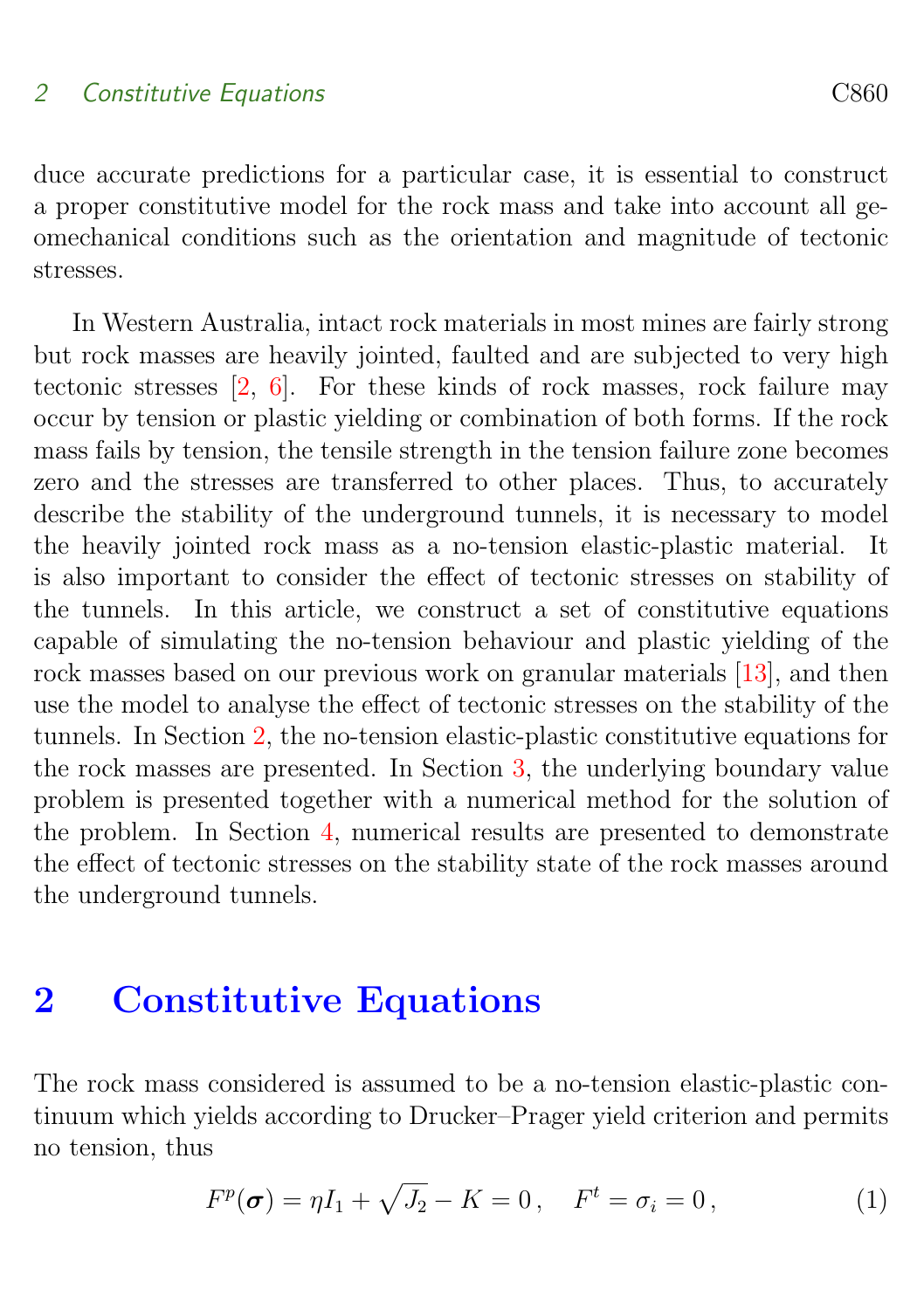#### <span id="page-3-0"></span>2 Constitutive Equations C861

where  $F<sup>p</sup>$  and  $F<sup>t</sup>$  are the Drucker–Prager yield criterion [\[4\]](#page-13-8) and the tensile failure criterion, respectively;  $I_1$  and  $J_2$  are the first invariant and the second invariant of the deviatoric stress tensor, respectively;  $\sigma_i$  is the principal stress component; and  $\eta$  and K are the materials constants determined by the angle of internal friction  $\varphi$  and the cohesion strength c of the material. The Drucker–Prager yield criterion in principal stress space is a right circular cone equally inclined to the principal stress axes as shown in Figure [1,](#page-4-0) and the no-tension condition cuts off all parts of the cone for which any principal stress is positive. The remaining part of the cone is a convex body as shown in Figure [1](#page-4-0) and we refer to it by OELA. Hence, the yield surface is the surface of the convex body OELA and all possible stress states lie on or inside the surface. The yield state depends on the location of the stress state point, and in this analysis the stress states are classified into four modes: (a) elastic state for which  $F^p < 0$  and  $F^t < 0$ , corresponding to the regime inside the convex body  $OELA$ ; (b) elastic-plastic state for which  $F<sup>p</sup> = 0$  and  $F<sub>t</sub> < 0$ , corresponding to the regime on the Drucker–Prager cone surface of the convex body OELA but not including the line formed by the intersection with the tensile cut-off planes; (c) elastic-tensile failure state for which  $F^p < 0$ and  $F^t = 0$ , corresponding to the regime on the tension cut-off planes but excluding the intersection line with the Drucker–Prager cone; (d) elasticplastic tensile failure state for which  $F^p = 0$  and  $F^t = 0$ , corresponding to the intersection line between the Drucker–Prager cone surface and the tension cut-off planes.

As any of the stress states  $(a)$ – $(c)$  can be considered as a special case of (d), in the following, we first present the constitutive relation in (d) in detail. This derivation is based on the decomposition of the total elastic-plastic strain increment  $d\varepsilon$  into an elastic component  $d\varepsilon^e$ , a plastic component  $d\varepsilon^p$ and a component due to tensile yielding  $d\varepsilon^t$ , that is

$$
d\varepsilon = d\varepsilon^e + d\varepsilon^p + d\varepsilon^t. \tag{2}
$$

The elastic strain increment  $d\varepsilon^e$  is simply related to the stress increment  $d\sigma$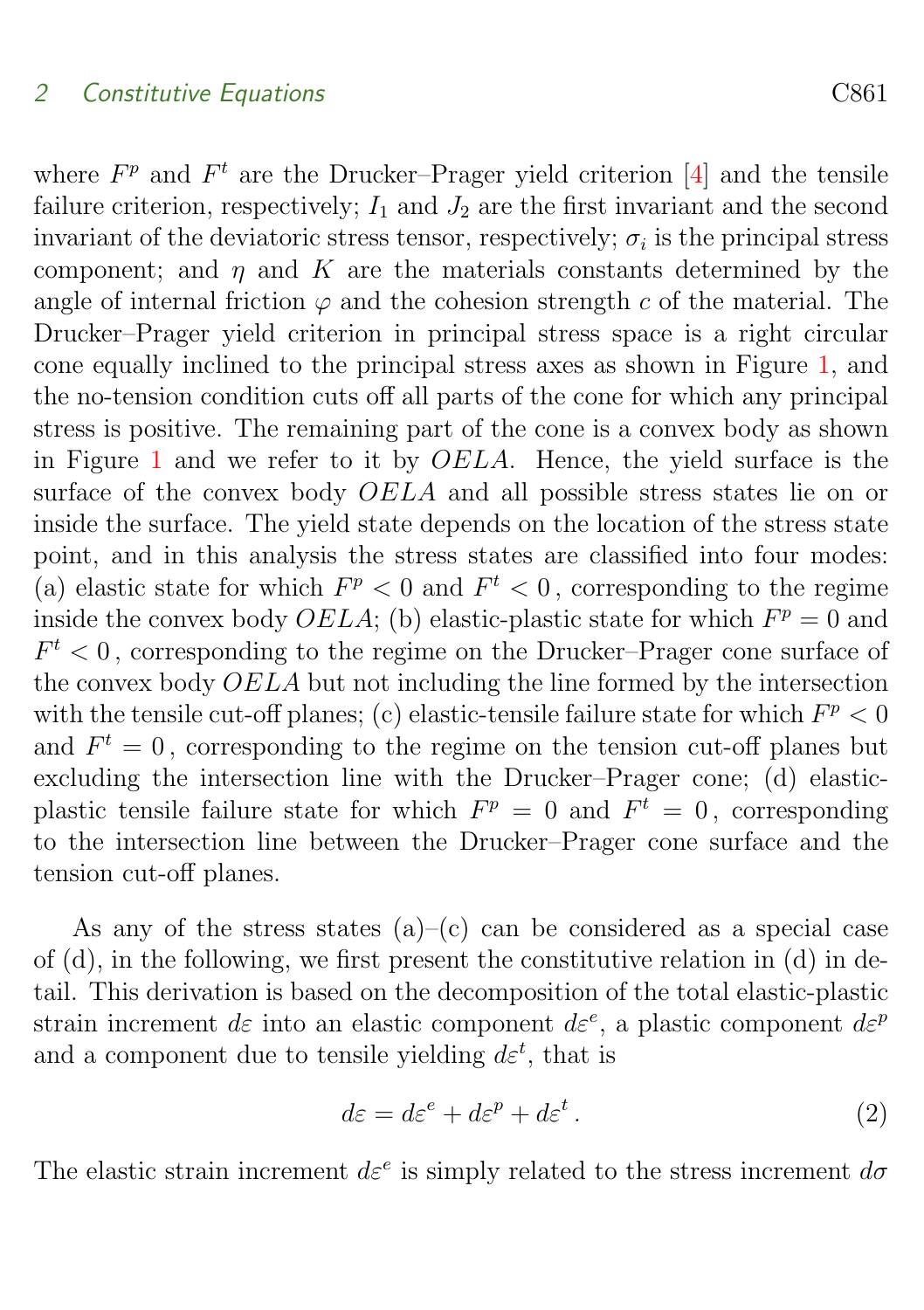### <span id="page-4-1"></span>2 Constitutive Equations C862



<span id="page-4-0"></span>Figure 1: No-tension Drucker–Prager yield surface.

by Hooke's law

$$
d\varepsilon^e = \mathbf{D}_e^{-1} d\sigma \,,\tag{3}
$$

where  $D_e$  is the usual material elasticity matrix. Both the plastic strain increment  $d\varepsilon^p$  and the tensile failure related strain increment  $d\varepsilon^t$  are assumed to obey the associated plastic flow rule, thus

$$
d\varepsilon^{p} = \begin{cases} \lambda_{p} \frac{\partial F^{p}}{\partial \sigma}, & \text{if } F^{p} \ge 0, \\ 0, & \text{otherwise,} \end{cases} \qquad d\varepsilon^{t} = \begin{cases} \lambda_{t} \frac{\partial F^{t}}{\partial \sigma}, & \text{if } F^{t} \ge 0, \\ 0, & \text{otherwise,} \end{cases}
$$
 (4)

where  $\lambda_p$  and  $\lambda_t$  are proportional constants. Following the procedure of Wu & Schmidt  $[13]$ , we have

$$
d\boldsymbol{\sigma} = \left( \mathbf{D}_e - \frac{\mathbf{D}_e \mathbf{m} (\mathbf{m}^T - \alpha_t) \mathbf{D}_e}{(\mathbf{m}^T - \alpha_t) \mathbf{D}_e \mathbf{m}} - \frac{\mathbf{D}_e \mathbf{n} (\mathbf{n}^T - \alpha_p) \mathbf{D}_e}{(\mathbf{n}^T - \alpha_p) \mathbf{D}_e \mathbf{n}} \right) d\varepsilon
$$
  
= 
$$
[\mathbf{D}_e - \mathbf{D}_t - \mathbf{D}_p] d\varepsilon = [\mathbf{D}_e - \mathbf{D}_n] d\varepsilon = \mathbf{D} d\varepsilon, \qquad (5)
$$

where

$$
\alpha_p = \frac{\mathbf{n}^T \mathbf{D}_e \mathbf{m} \mathbf{m}^T}{\mathbf{m}^t \mathbf{D}_e \mathbf{m}}, \quad \alpha_t = \frac{\mathbf{m}^T \mathbf{D}_e \mathbf{n} \mathbf{n}^T}{\mathbf{n}^t \mathbf{D}_e \mathbf{n}}, \quad \mathbf{m} = \frac{\partial F^p}{\partial \sigma}, \quad \mathbf{n} = \frac{\partial F^t}{\partial \sigma}, \tag{6}
$$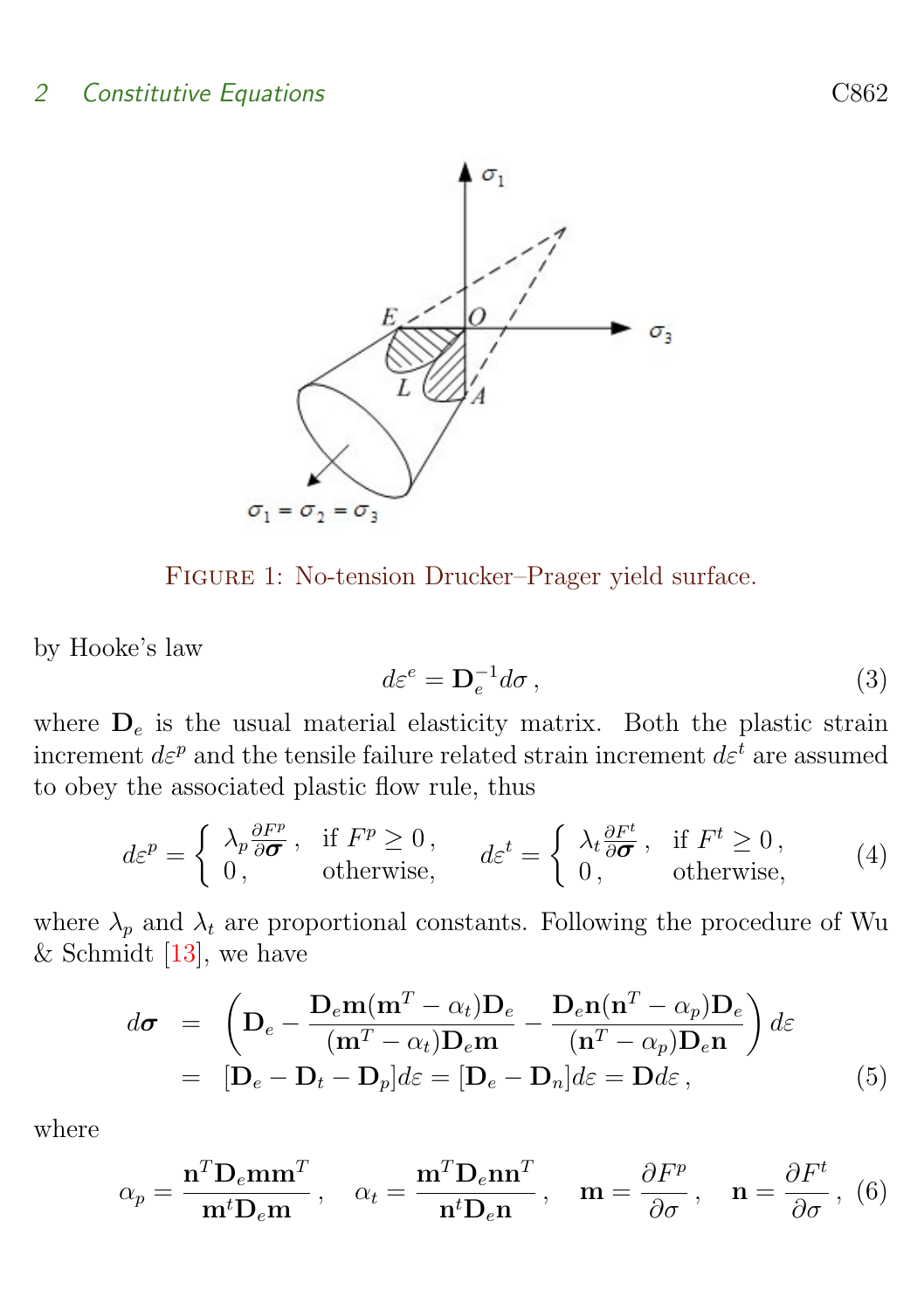$$
\mathbf{D}_n = \begin{cases} 0, & \text{elastic state,} \\ \mathbf{D}_p, & \text{elastic-plastic state,} \\ \mathbf{D}_t, & \text{elastic-tensile failure state,} \\ \mathbf{D}_p + \mathbf{D}_t, & \text{elastic-plastic-tensile failure state.} \end{cases}
$$
(7)

# <span id="page-5-0"></span>3 Boundary value problem and numerical scheme

From the principles of continuum mechanics, the stress and displacement field in the rock masses are governed by the following boundary value problem,

$$
\frac{\partial \sigma_{ji}}{\partial x_j} + f_i = 0 \quad \text{in } \Omega \,, \tag{8}
$$

$$
\varepsilon_{ij}(\mathbf{u}) = \frac{1}{2}(u_{i,j} + u_{j,i}) \quad \text{in } \Omega \,, \tag{9}
$$

$$
\sigma_{ij} = D_{ijrs} \varepsilon_{rs} \quad \text{in } \Omega \,, \tag{10}
$$

$$
u_i = 0 \quad \text{on } \partial\Omega_1 \,, \tag{11}
$$

$$
\sigma_{ij} n_j = \bar{t}_i \quad \text{on } \partial \Omega_2 \,, \tag{12}
$$

where we use the index notation with repeated literal indices representing summation over the index range,  $\partial\Omega = \partial\Omega_1 \cup \partial\Omega_2$  is the boundary of  $\Omega$  with  $\partial Ω_1$  representing the fixed boundary and  $\partial Ω_2$  representing the prescribed stress boundary,  $\sigma = \sigma_{ij}$  and **u** are the stress tensor and displacement vector respectively,  $\mathbf{D} = D_{iirs}$  denotes the constitutive matrix as defined in Sec-tion [2,](#page-2-0)  $f_i$  is the body force and  $\bar{t}_i$  is the surface traction on  $\partial\Omega_2$  which is related to the virgin stress field for the excavation problem.

The variational boundary value problem corresponding to the above boundary value problem is as follows. Find  $u \in V$  such that

$$
a(\mathbf{u}, \mathbf{v}) = L(\mathbf{v}) \quad \text{for all } \mathbf{v} \in \mathbf{V}, \tag{13}
$$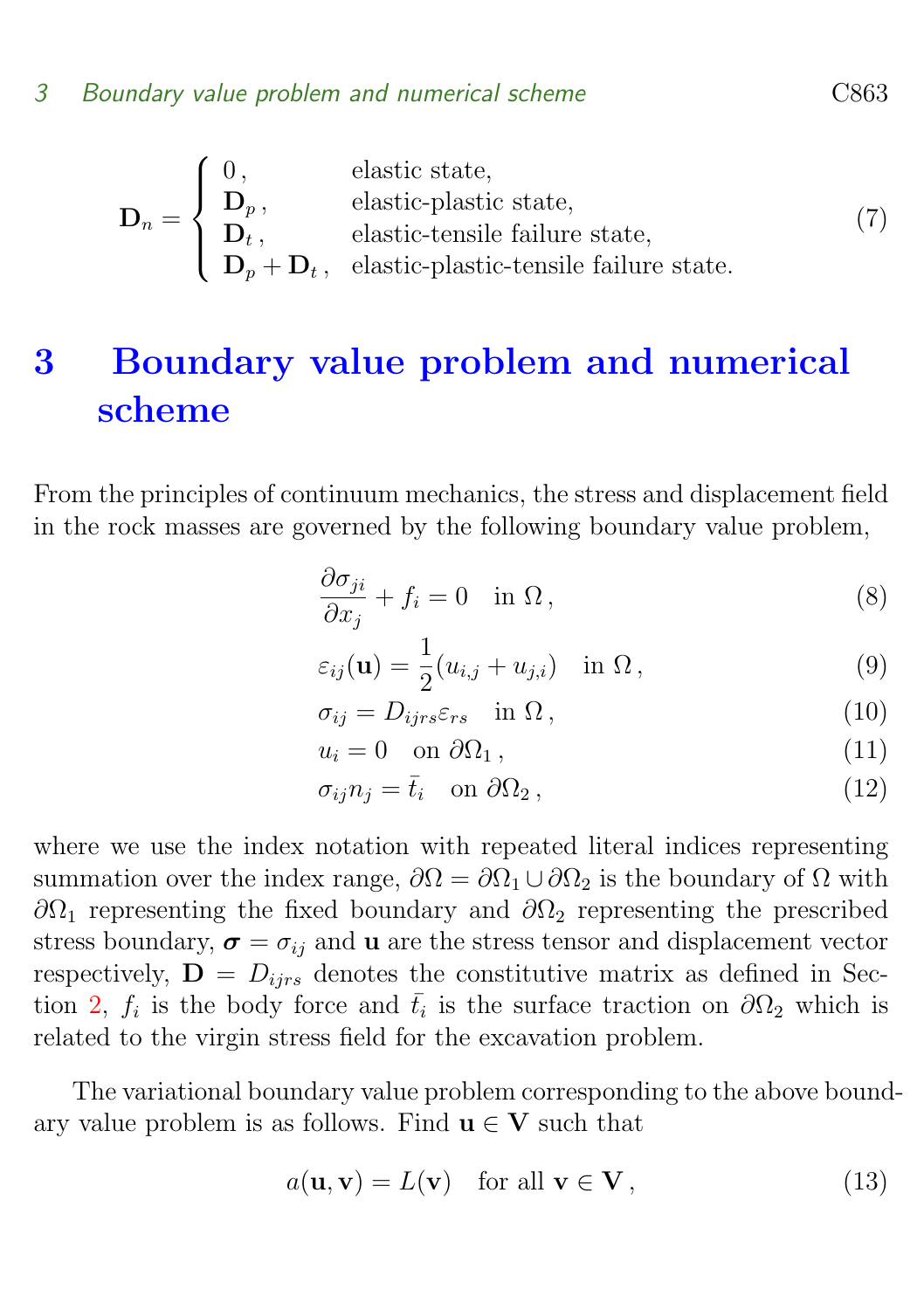where

$$
a(\mathbf{u}, \mathbf{v}) = \int_{\Omega} (\mathbf{B} \mathbf{v})^T \mathbf{D}(\mathbf{B} \mathbf{u}) d\Omega, \quad L(\mathbf{v}) = \int_{\Omega} \mathbf{v}^T \mathbf{f} d\Omega + \int_{\partial \Omega_2} \mathbf{v}^T \mathbf{\bar{t}} ds
$$

$$
\mathbf{V} = \{ \mathbf{v} \mid \mathbf{v} \in \left[ H^1(\Omega) \right]^2, \ \mathbf{v} = 0 \text{ on } d\Omega_1 \}, \quad \mathbf{B} = \begin{bmatrix} \frac{\partial}{\partial x} & 0 \\ 0 & \frac{\partial}{\partial y} \\ \frac{1}{2} \frac{\partial}{\partial y} & \frac{1}{2} \frac{\partial}{\partial x} \end{bmatrix}.
$$

The Galerkin finite element procedure generates the discretised system of equations

$$
KU = F, \t\t(14)
$$

where  $\mathbf{K} = [k_{ij}]$  and  $\mathbf{F} = [f_i]$  with

$$
k_{ij} = a(\Phi_i, \Phi_j), \quad f_i = L(\Phi_i),
$$

in which  $\{\Phi\}_{i=1}^N$  are the basis functions of **V**.

### <span id="page-6-0"></span>4 Numerical investigation

To analyse the effect of tectonic stresses on the stability of underground tunnels, we consider the excavation of two underground tunnels under plane strain condition as shown in Figure [2.](#page-7-0) The finite element mesh used in the analysis is shown in Figure [3.](#page-8-0)

To model the excavation process of a tunnel, the interaction between the unexcavated rock in the tunnel with its surrounding is replaced by an equivalent surface traction condition as show in Figure [4.](#page-8-1) This surface traction is then incrementally removed from the system to model the excavation process. The effect of removing  $f$  from the system is equivalent to applying a surface traction with the same magnitude but in the opposite direction in the system.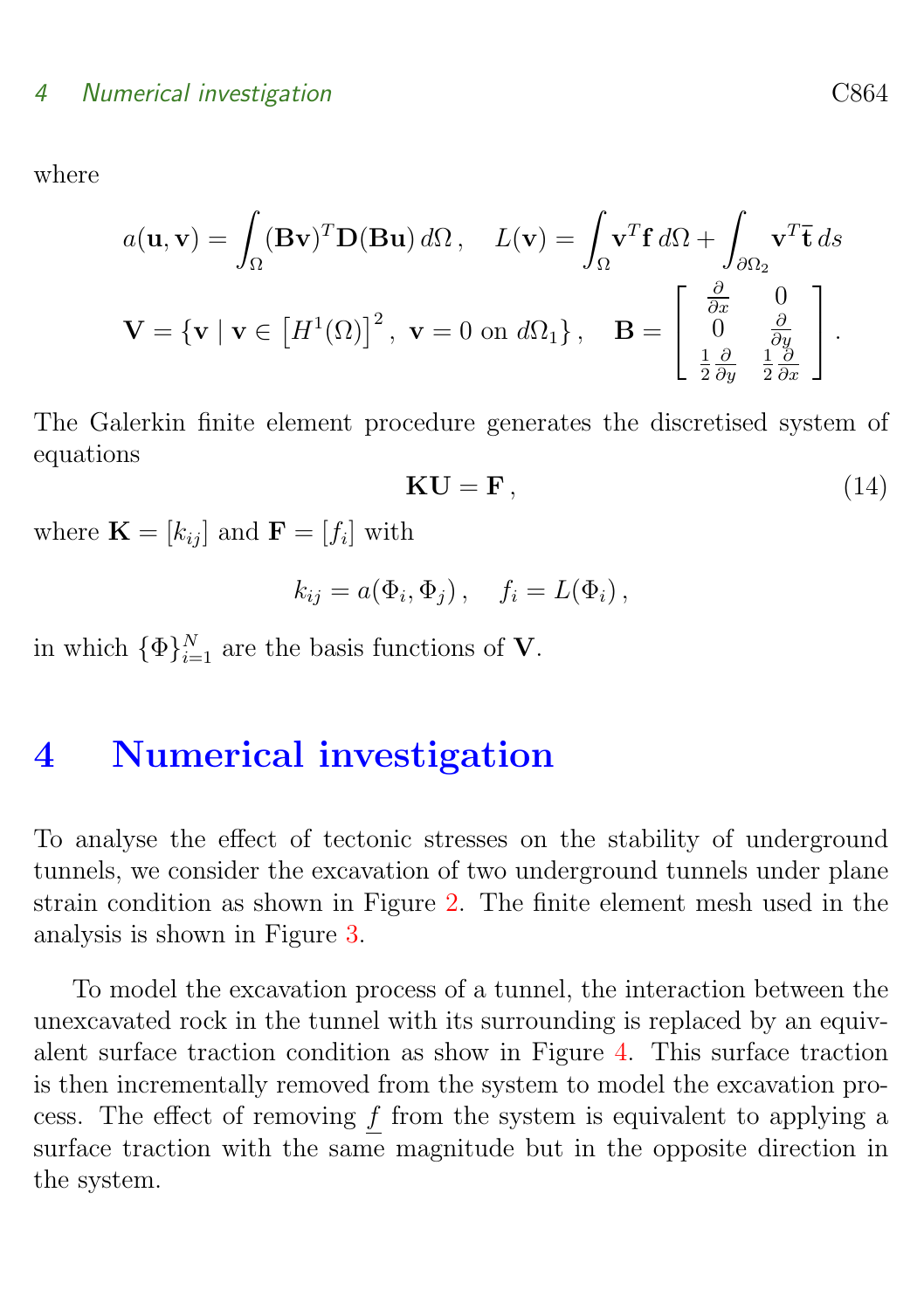

<span id="page-7-0"></span>FIGURE 2: Computational region.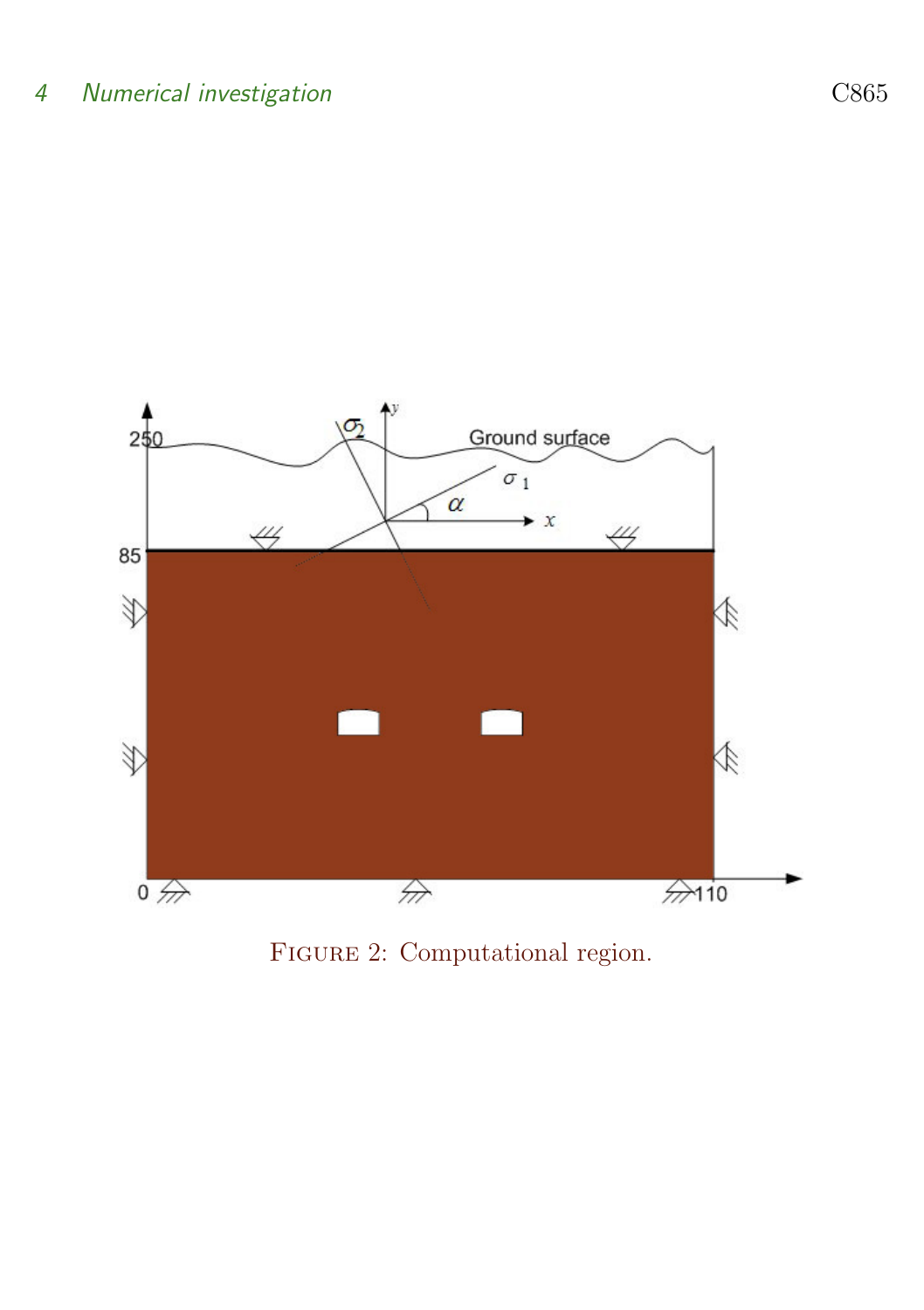

<span id="page-8-0"></span>Figure 3: Finite element mesh.



<span id="page-8-1"></span>FIGURE 4: Virgin stress on the tunnel boundary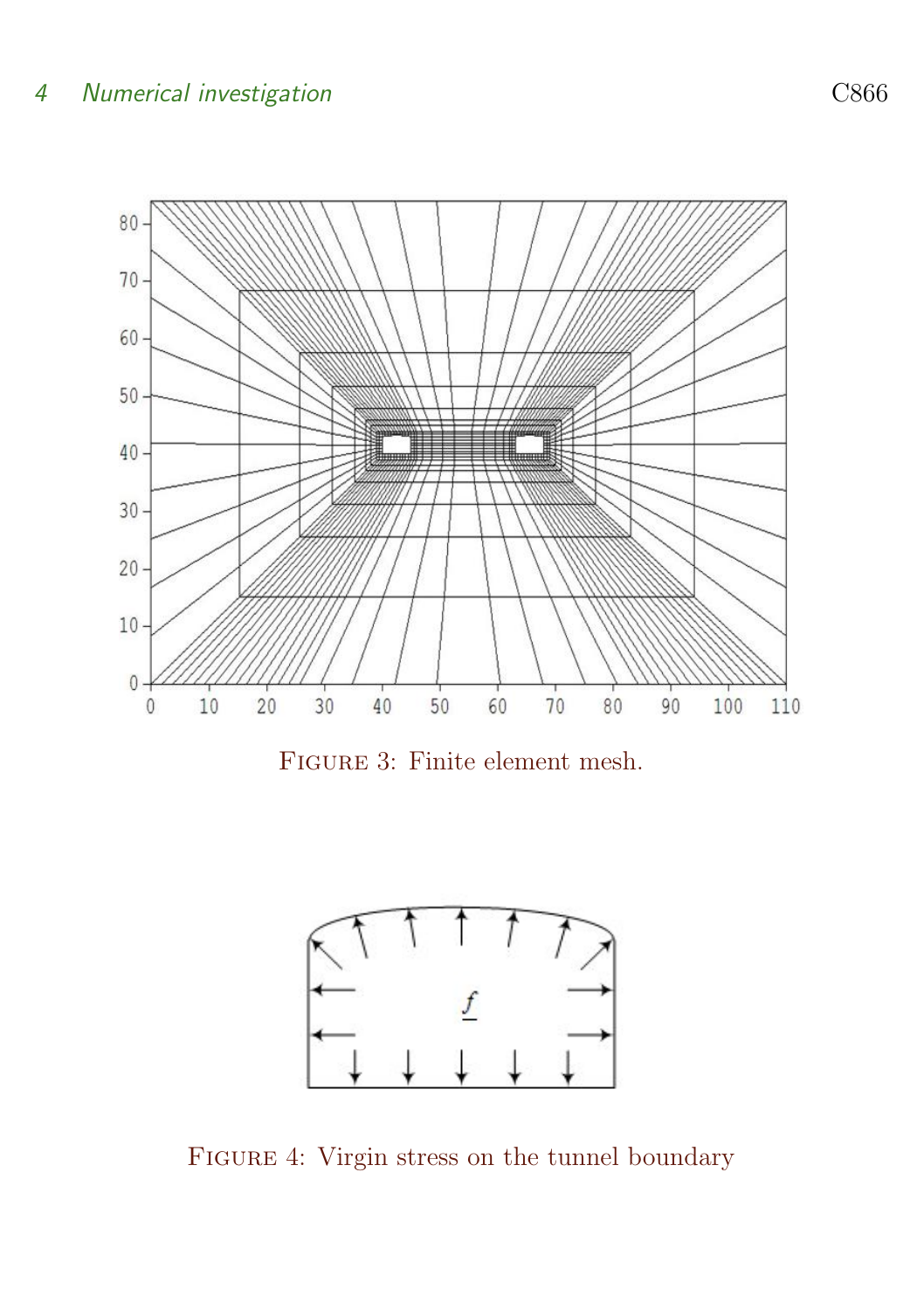#### 4 Numerical investigation C867

The virgin stress field is taken to be

$$
\sigma_2 = -\gamma H \,, \quad \sigma_1 = -(\sigma_T + \frac{1}{2}\gamma H) \,, \tag{15}
$$

where  $\gamma = 28 \text{ KN/m}^3$ , H is the depth from the ground surface,  $\sigma_T$  denotes the tectonic stress,  $\sigma_1$  is the maximum principal stress which is inclined at an angle  $\alpha$  to the horizontal as shown in Figure [2.](#page-7-0) In this study, we consider the effect of the magnitude of  $\sigma_T$  and the effect of the angle  $\alpha$  on the stability state of the rock mass around the tunnels. The value of  $\sigma_T$  is taken to be 0, 1.5 MPa, 3 MPa, 6 MPa, while the value of  $\alpha$  is taken to be  $0^{\circ}$ ,  $5^{\circ}$ ,  $10^{\circ}$  and  $15^{\circ}$ . Other system parameter values are: Young's modulus  $E = 6.9 \times 10^5 \text{ MPa}$ , Poisson ratio  $\nu = 0.25$ , cohesion = 2.0 MPa, internal friction angle = 23° and the tensile strength  $= 0.1 \text{ MPa}$ .

Figure [5](#page-10-0) shows the distributions of maximum principal stresses versus distance from the tunnel along the line AB as shown in the figure. A significant relaxation of stress occurs near the edge of the tunnels. The angle  $\alpha$ slightly affects the magnitude of the stresses along the examined locations.

The contour plots in Figures [6](#page-11-0) and [7](#page-11-1) show the distributions of the principal stresses around the tunnels for  $\sigma_T = 1.5 \text{ MPa}$  and 6 MPa respectively. The angle  $\alpha$  affects the distribution of maximum principal stresses very significantly. Compared with the results for  $\alpha = 0$ , the maximum principal stresses for  $\alpha = 15$  are larger. The high compressive stress zone for  $\alpha = 15$  is located near the left corner of the roof and the right corner of the floor. By comparing the results in Figures [6](#page-11-0) and [7,](#page-11-1) the magnitudes of the maximum principal stresses increase dramatically with increase in the tectonic stress.

<span id="page-9-0"></span>Figure [8](#page-12-0) shows the distribution of maximum principal stress in the rock around the left tunnel. For  $\alpha = 15$ , a higher concentration of compressive stress occurs near the top left corner of the tunnel. This indicates that more support will be needed at this location.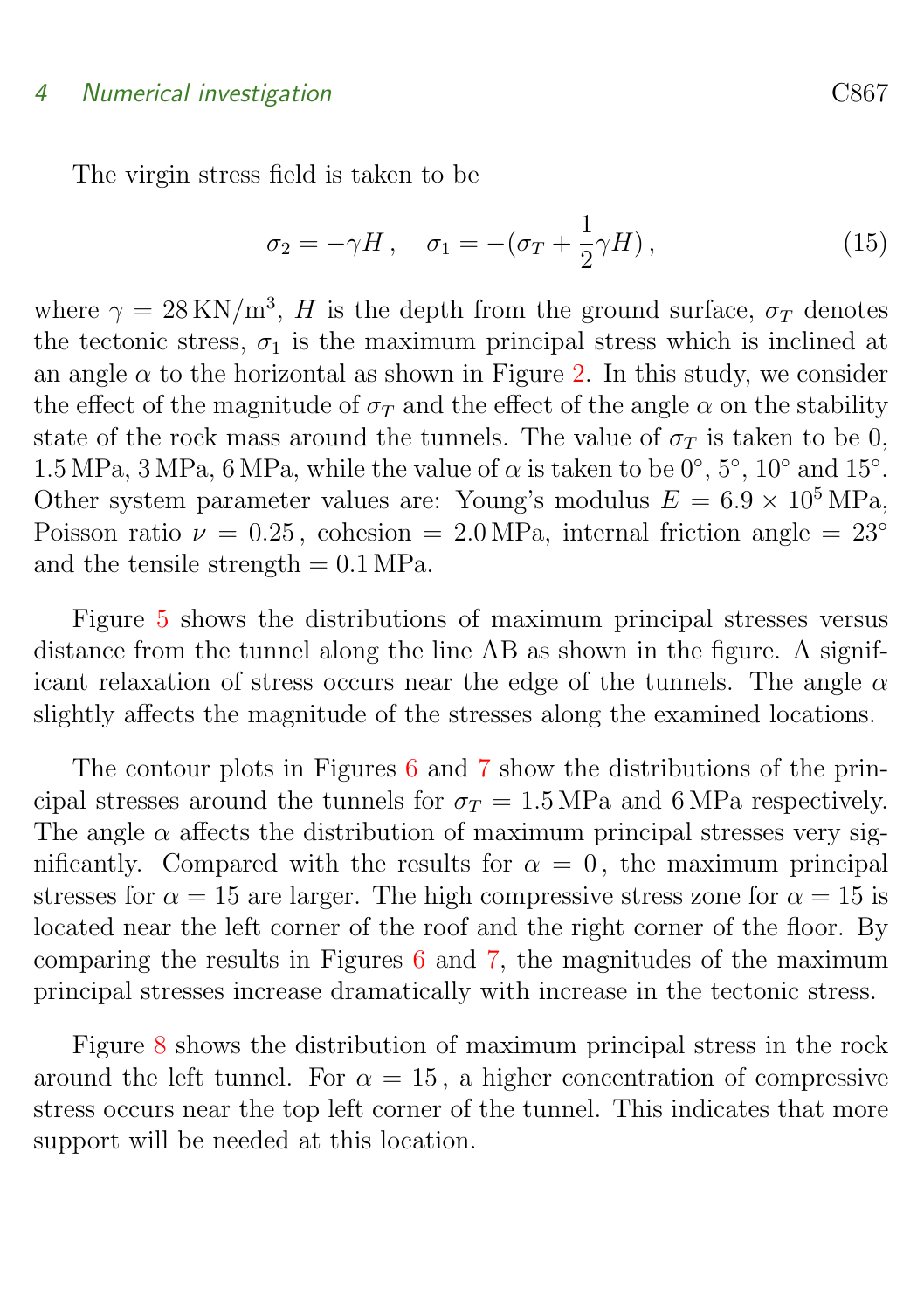

<span id="page-10-0"></span>Figure 5: Maximum Stress distributions along AB.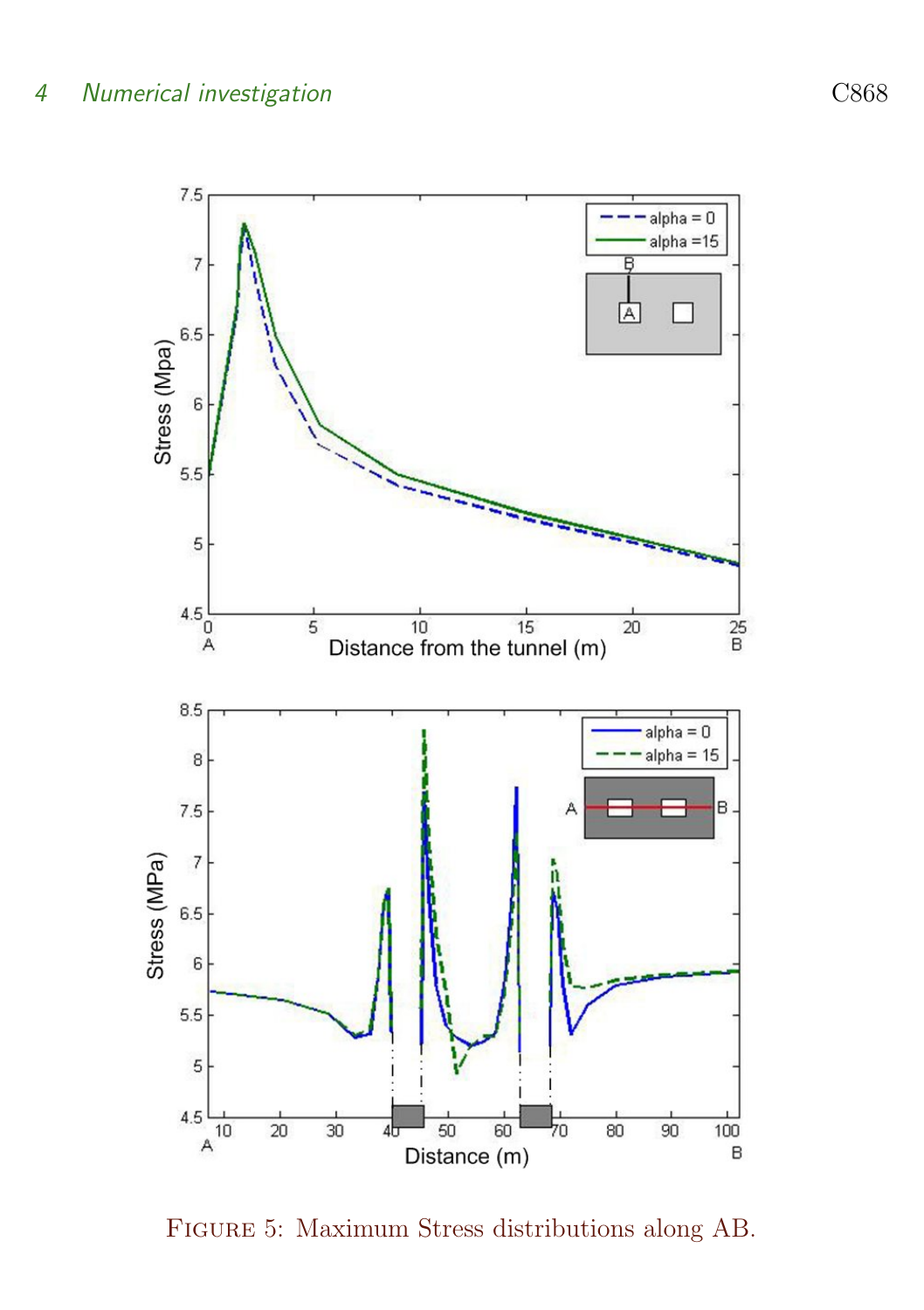

<span id="page-11-0"></span>FIGURE 6: Maximum Stress with  $\sigma_T = 1.5$  for (a)  $\alpha = 0$ , (b)  $\alpha = 15$ .



<span id="page-11-1"></span>FIGURE 7: Maximum Stress with  $\sigma_T = 6$  for (a)  $\alpha = 0$ , (b)  $\alpha = 15$ .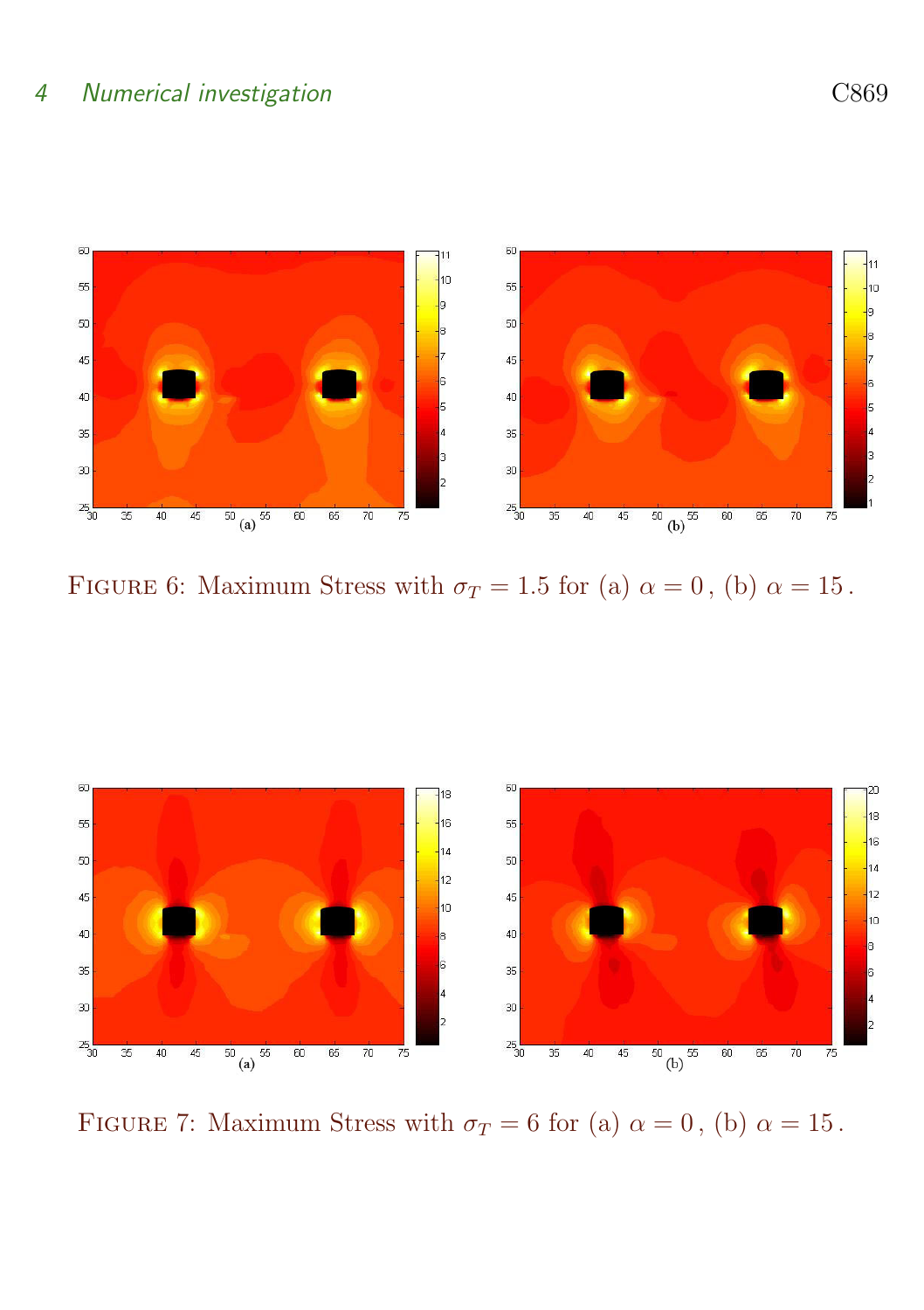

<span id="page-12-0"></span>Figure 8: Distribution of Maximum principal stress around the tunnel

# 5 Conclusions

A finite element scheme based on the no-tension elastic-plastic constitutive model has been developed for the analysis of stress distribution and stability of rock masses around underground tunnels. Numerical investigations using the model show that the magnitude and orientation of tectonic stresses have significant effect on the distribution of stresses around the tunnels.

Acknowledgements: Y. H. Yu is grateful to the Australian Research Council, the Kalgoorlie Consolidated Gold Mines and the Barrick Darlot Gold Mine for the support of the project through an ARC linkage Project grant.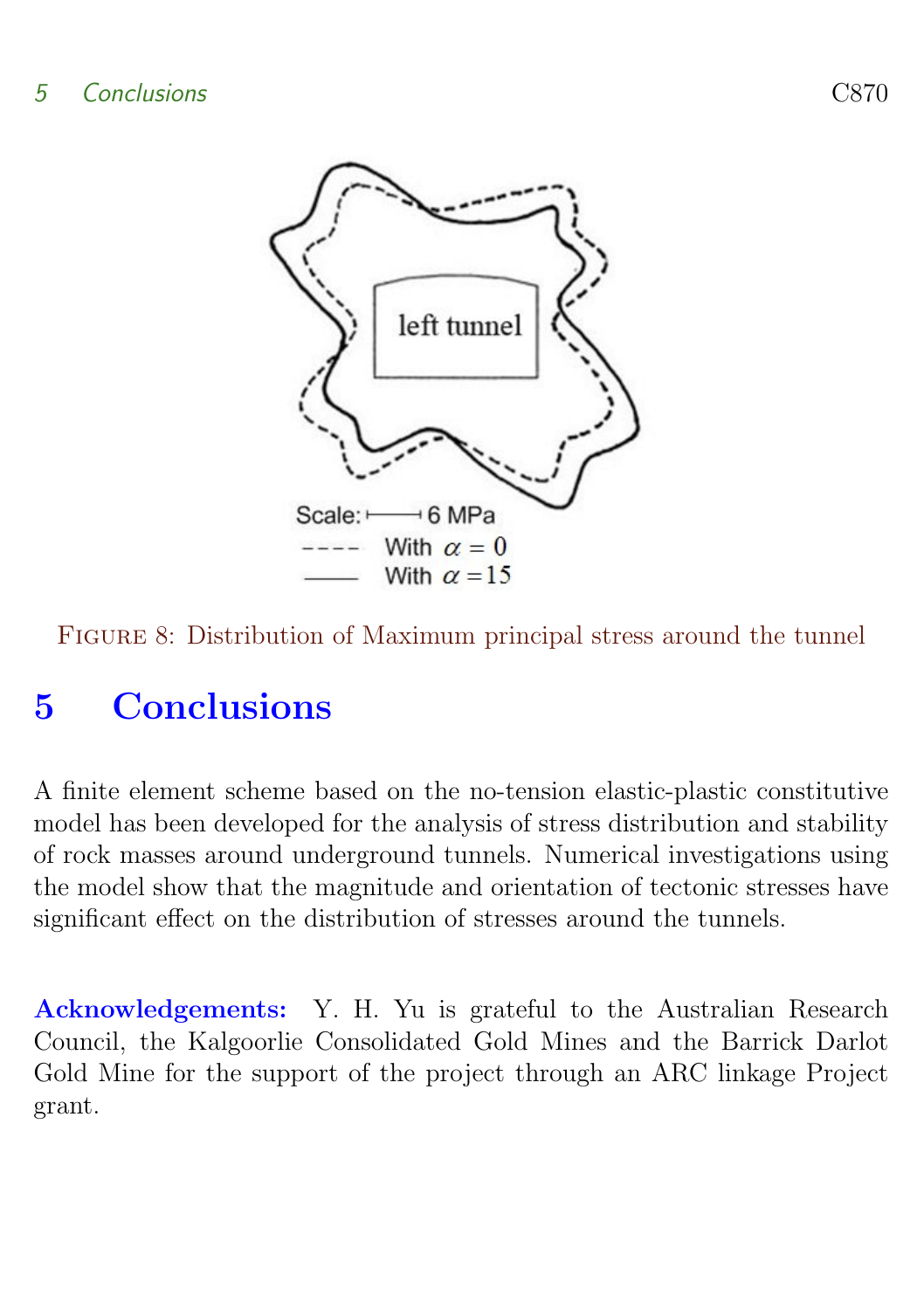#### References C871

### References

- <span id="page-13-1"></span><span id="page-13-0"></span>[1] Beer G., and Poulsen B. A., "Efficient numerical modelling of faulted rock using the boundary element method", Int. Journal Rock Mechanic Mining Science and Geomechanic Absstract, 31(5), 1994, 485-506. [C859](#page-1-1)
- <span id="page-13-6"></span>[2] Brown E. T., and Windsor C. R., "Near surface in-situ stresses in Australia and their influence on underground construction", The institution of Engineer Australia Tunnelling Conference' Sydney, September 1990. [C860](#page-2-1)
- <span id="page-13-2"></span>[3] Cai M., and Horii H., "A contitutive model and FEM analysis of joint rock masses", Int. journal Rock Mechanic Mining Science and Geomechanic Abstract, 30(4), 1993, 351–359 [C859](#page-1-1)
- <span id="page-13-8"></span>[4] Chen,W. F.,Contitutive equations for engineering material: Plastic and materials, Elsevier Science, London, 2, 1994. [C861](#page-3-0)
- <span id="page-13-3"></span>[5] Diederichs M. S., and Kaiser P. K., "Rock instability and risk analysis in open stope mining design", Canadian Geotechical Journal, 33(3), 1996, 431–439. [C859](#page-1-1)
- <span id="page-13-7"></span>[6] John Keogh, Plutonic Resource Limited Stress Mesurement, Australia Mining Consultances Pty Ltd, WA, AMC197199, 1998. [C860](#page-2-1)
- <span id="page-13-4"></span>[7] Kawamoto, T., and Aydan O., " A review of numerical analysis of tunnels in discontinuous rock masses", International journal for numerical and analytical methods in geomechanics, 23,1999, 1377–1391. [C859](#page-1-1)
- <span id="page-13-5"></span>[8] Ortiz, M., and Simo J. C., "An analysis of a new class of integration algroithms for elastoplastic constitutive relations",Int. Journal for numerical methods in engineering, 23, 1986, 353–366. [C859](#page-1-1)